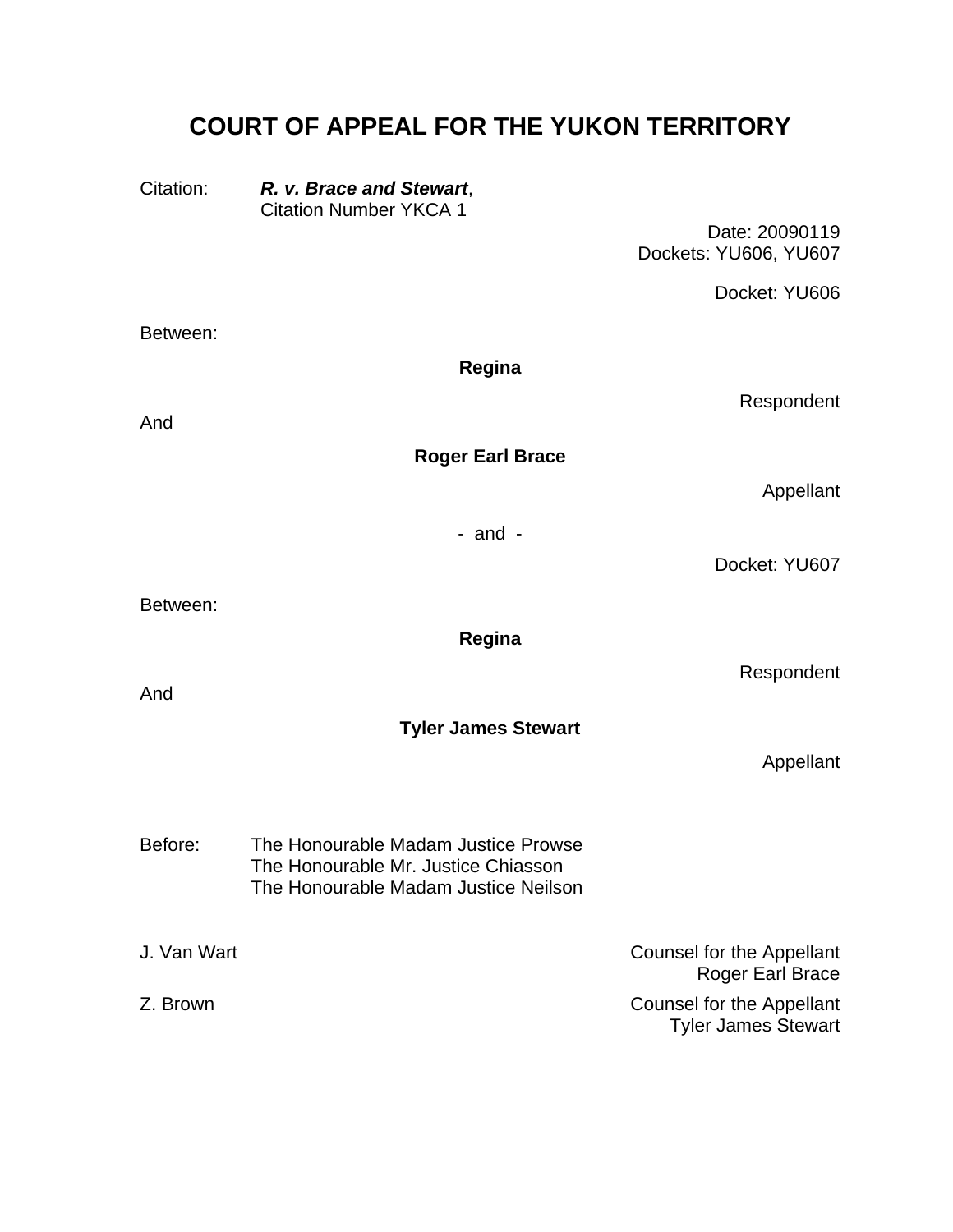Place and Date of Judgment: Vancouver, British Columbia

# **Written Reasons by**:

The Honourable Madam Justice Prowse

## **Concurred in by:**

The Honourable Mr. Justice Chiasson The Honourable Madam Justice Neilson

P. Chisholm Counsel for the Respondent

Place and Date of Hearing: Vancouver, British Columbia November 24, 2008

January 19, 2009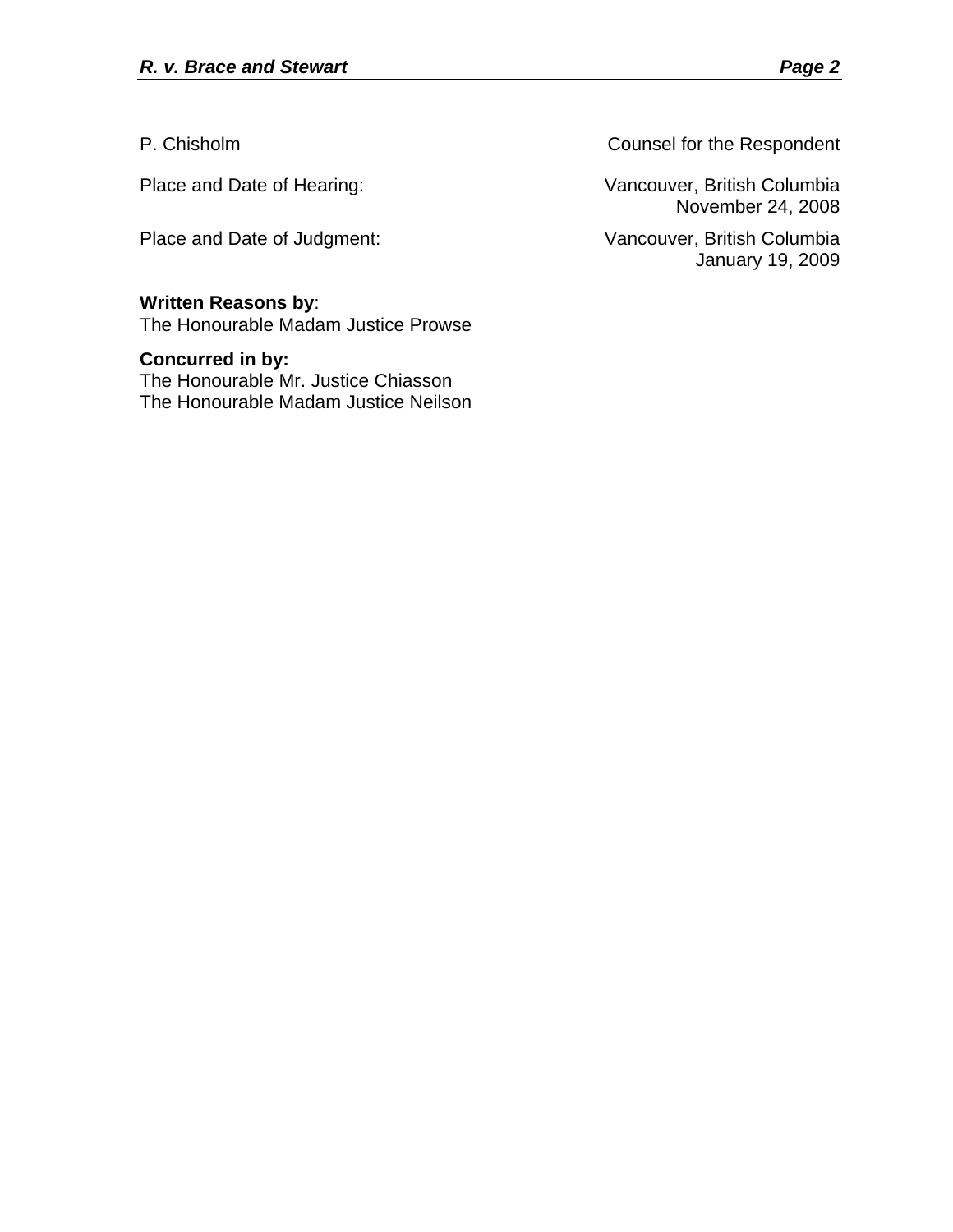#### **Reasons for Judgment of the Honourable Madam Justice Prowse:**

#### **INTRODUCTION**

[1] On February 13, 2008, Mr. Brace and Mr. Stewart were convicted of one count of breaking and entering a dwelling house and committing therein the indictable offences of uttering threats and assault causing bodily harm. A second count of assault causing bodily harm was stayed as being subsumed within the first count. Mr. Stewart was convicted of a third count of stealing a case of beer from the residence.

[2] Mr. Brace and Mr. Stewart are appealing their convictions for breaking and entering and are seeking a new trial.

[3] Mr. Stewart's sentence appeal was adjourned generally pending the outcome of his conviction appeal.

#### **BACKGROUND**

[4] The events giving rise to the charges against the appellants occurred on November 22, 2007 in Watson Lake, Yukon. The trial judge found that Mr. Brace and Mr. Stewart broke into a residence occupied at the time by Mr. Cardinal, Mr. Frank, Mr. Hanchar and Mr. LaFlamme; that Mr. Hanchar was assaulted by one of the appellants; that Mr. Frank was also assaulted, resulting in a cut to his mouth which required stitches; and that Mr. Cardinal managed to escape and run to a hospital across the street to call the police. A member of the R.C.M.P. attended the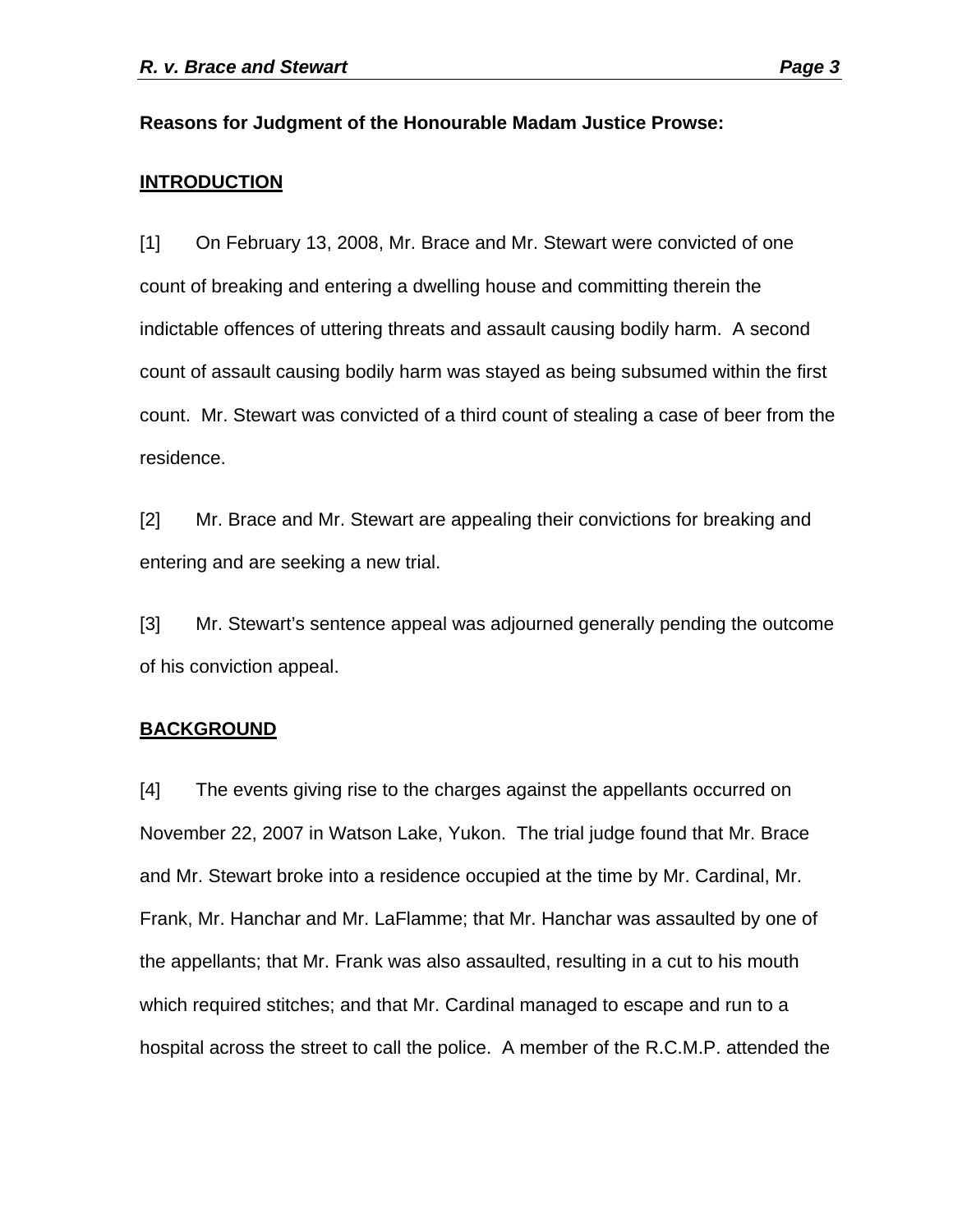residence shortly thereafter and took statements from Mr. Cardinal, Mr. Hanchar and Mr. Frank. The appellants were arrested the following day.

[5] At trial, the appellants' versions of the events giving rise to the charges were completely at odds with those of Mr. Cardinal, Mr. Frank and Mr. Hanchar. In essence, the appellants said that they were set upon by Mr. Cardinal and three or four others on the street outside Mr. Cardinal's residence for no apparent reason; that during the ensuing melee, Mr. Cardinal struck Mr. Brace on the head several times with a baseball bat; and that Mr. Brace defended himself, in the course of which he struck one or more of the assailants.

[6] Mr. Brace's common-law wife, Ms. Merrick, testified that she felt bumps on Mr. Brace's head the morning following the incident when Mr. Brace returned home. A witness who had been socializing with the appellants just prior to the incident, Mr. Wolfe, testified that he observed some form of altercation involving these parties on the street in front of Mr. Cardinal's residence from the front porch of his nearby home. He testified that he did not observe anyone being struck.

[7] Mr. Cardinal, Mr. Frank and Mr. Hanchar, testified that the appellants broke into Mr. Cardinal's residence and assaulted Mr. Frank and Mr. Hanchar before Mr. Cardinal managed to flee out the front door. Mr. Hanchar stated that Mr. Stewart stole a partial case of beer on his way out of the residence. Mr. Cardinal said that he managed to get out of the residence without being assaulted, and that he ran across the street to the hospital where he called the police. He then went back to his residence, took Mr. Frank to the hospital and returned in time to be interviewed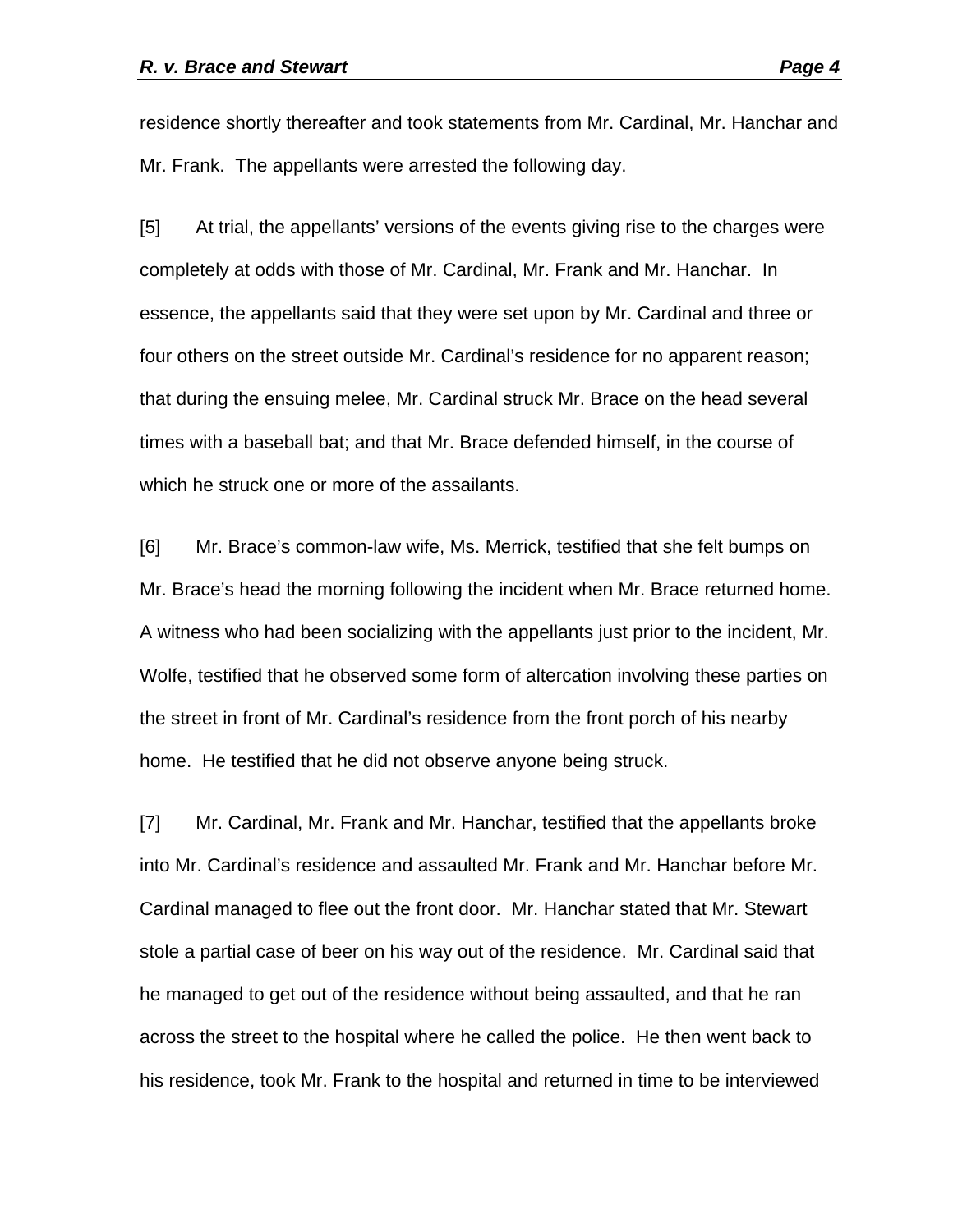by the police. Mr. Frank remembered the appellants breaking in, but had minimal recollection of the events after he was struck.

[8] The R.C.M.P. officer testified that she received a dispatch report of a breaking and entering and that she attended the Cardinal residence, took photographs, and obtained statements from Mr. Cardinal, Mr. Frank and Mr. Hanchar. She testified that the lock to the front door of the residence was broken and that there was what appeared to be fresh blood on the floor near where Mr. Frank was alleged to have been assaulted.

[9] After Mr. Brace was arrested, the police took him to the hospital and also took photographs of his head. The photographs were entered as evidence; the hospital admissions report was not.

### **THE TRIAL JUDGE'S DECISION**

[10] The trial judge noted that credibility was a critical issue. After referring to the application of reasonable doubt to the issue of credibility set forth in *R. v. W.(D.)*, [1991] 1 S.C.R. 742, he concluded that the Crown had proven its case against the appellants beyond a reasonable doubt. In coming to that conclusion, he gave numerous reasons for accepting the general version of the events proffered by the Crown witnesses, and rejecting the version of the events proffered by the appellants. His reasons, several of which are challenged on appeal, are set forth at paras. 12-21 of his decision as follows:

[12] In coming to my conclusions in this case on credibility, I have had particular regard to the following factors. One, while I recognize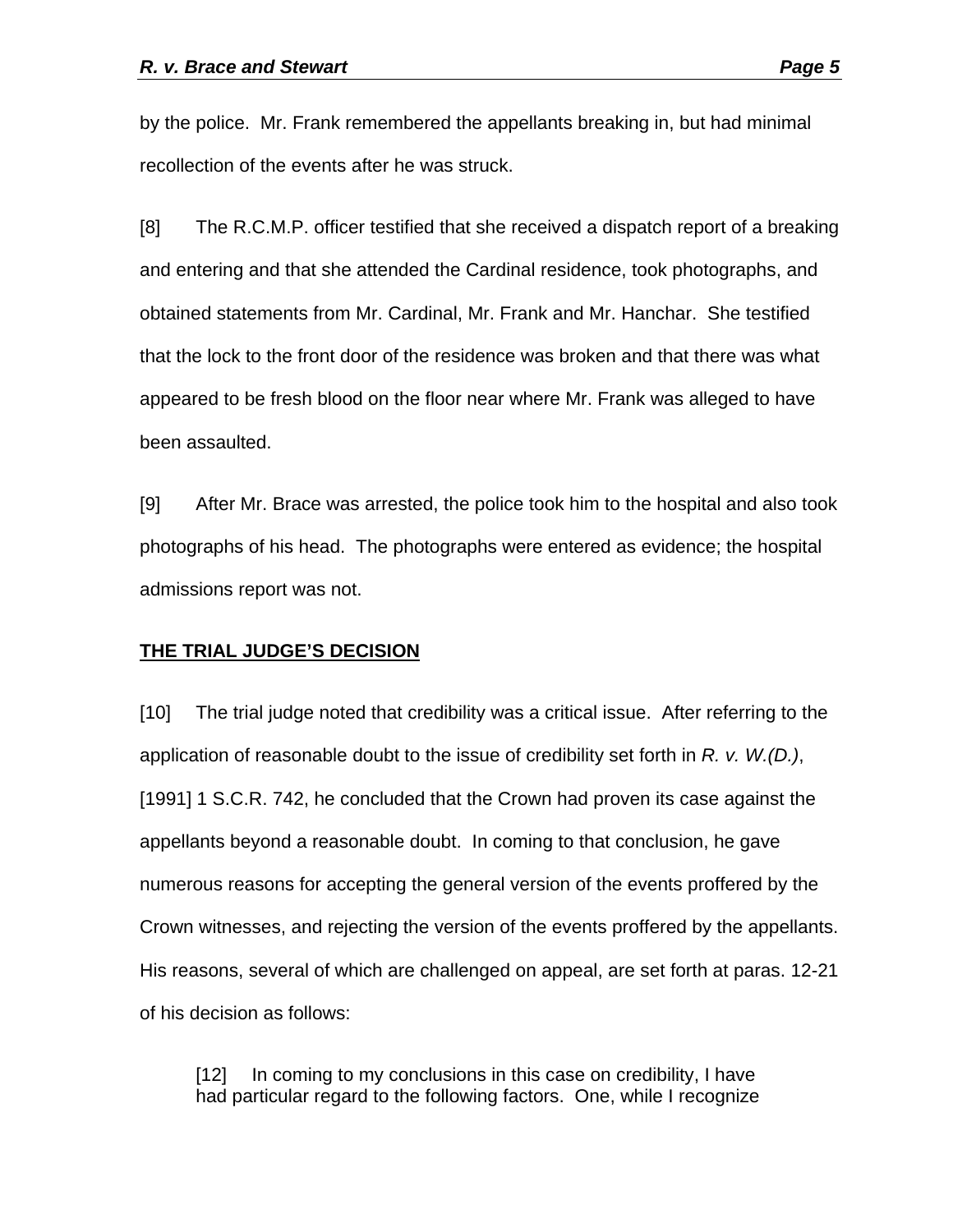that Mr. Frank's injuries could have occurred outside of the home and that he went into the house afterward, nevertheless, in my view, the bloodstains found on the kitchen of the home are much more consistent with the idea that the affray occurred in the house, as the Crown witnesses allege, particularly, as there was no evidence presented of blood being found elsewhere.

[13] Two, the finding of the damaged hasp and lock is consistent with the claim that the accuseds [sic] broke into the house, and utterly inconsistent with the theory that everything happened outside. I recognize, of course, that the damage to the lock could have occurred at an earlier date. However, both Mr. Cardinal and Mr. Hanchar said that the lock was damaged in this incident. It seems to me that if Mr. Cardinal was attempting to frame the defendants, he would have attributed to them all of the damage in the house, and not simply the damage to the lock. Accordingly, there is good reason to believe that the damage to the lock is indeed an artefact of the offences complained of.

[14] Three, if Mr. Cardinal's story is indeed a concoction, as alleged, then it was obviously concocted immediately after the incident, since his complaint to the police contains all of the essentials of his allegations. Moreover, he would have to have made up the story before he knew that he could enlist the aid of Hanchar and Frank to back him up.

[15] Four, although Mr. Brace claims to have gained control of the bat and disposed of it within a fairly defined area, no bat or other weapon was found.

[16] Five, the physical injuries to Mr. Frank are explained by the Crown theory, but left unexplained by the defence theory. Moreover, Mr. Brace claims to have struck Mr. Cardinal, but there is no evidence of any injury to Mr. Cardinal. Indeed, Mr. Cardinal says that he avoided being hit. Again, it seems unlikely that if Mr. Cardinal had been struck during this event, he would have claimed otherwise in making his story to the police.

[17] Six, although Mr. Brace claimed to have suffered head injuries in the attack on him, there is no independent verification of this. The only witness to testify in this regard, other than Mr. Brace himself, was his common-law wife. The alleged injuries are not detectable in the police photos, and although Mr. Brace apparently went to the hospital the following day, no medical evidence was called in this regard and an adverse inference may be drawn from its absence.

[18] Seven, the actions of Mr. Cardinal immediately after the incident are more consistent with him being the victim of an attack than are the actions of Mr. Brace and Mr. Stewart, who appear to have carried on more or less as if nothing untoward had happened to them.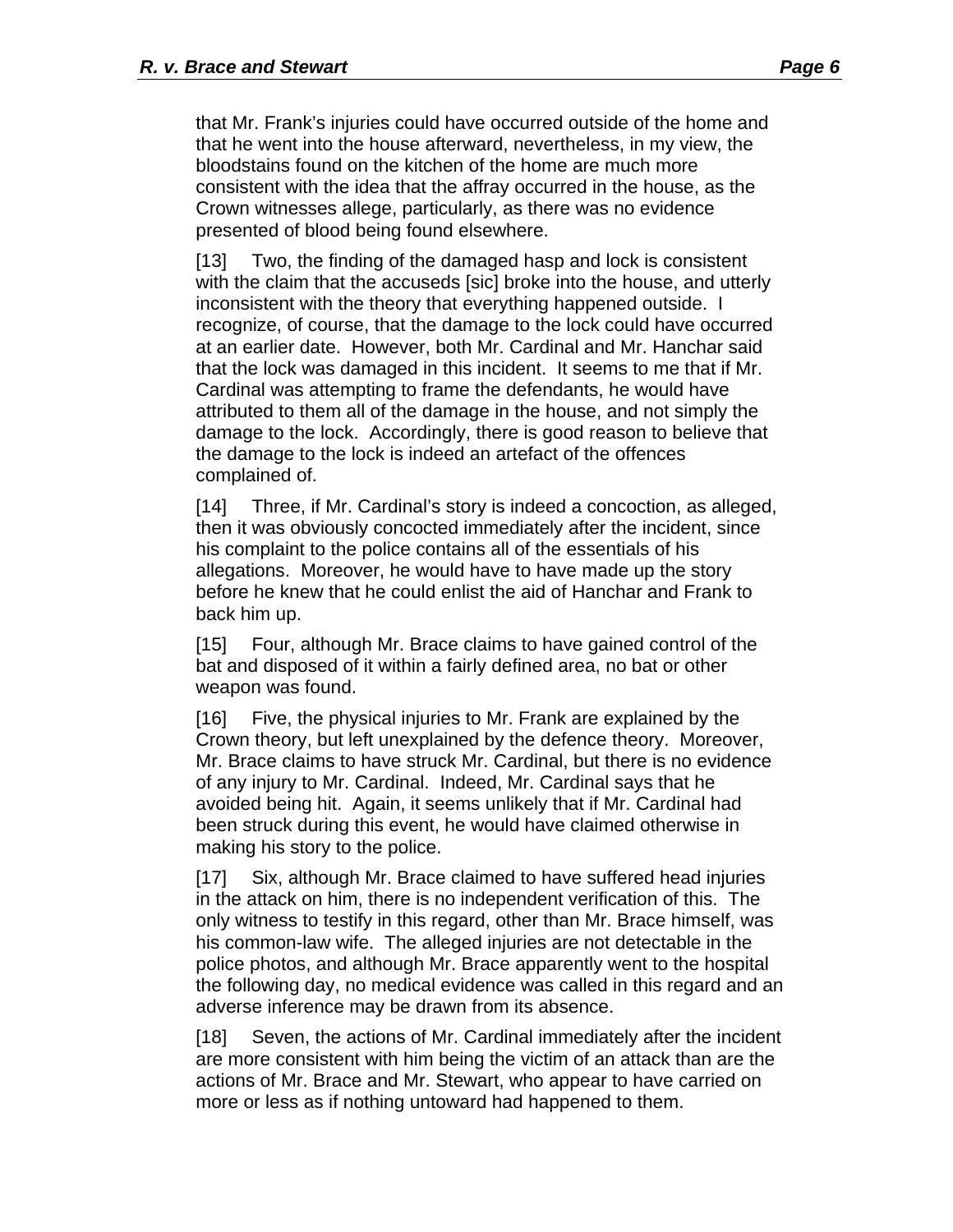[19] Eight, it is perfectly true that the interview method adopted by Constable Hunter left much to be desired. She interviewed all the inmates of Mr. Cardinal's house together, and as the portion of the audio tape played for the Court shows, Mr. Cardinal and Mr. Hanchar were quite prepared to answer for Mr. Frank when he appeared uncertain of what had occurred. Indeed, it appeared that what Mr. Frank is now telling us includes things that he was told as opposed to what he himself observed.

[20] However, I am satisfied that the story that emerges from the Crown witnesses is not a confabulation or a concoction, since it is, as I have already observed, consistent with Mr. Cardinal's initial complaint. As well, the three Crown witnesses do not tell a nicely crafted story. For example, Mr. Cardinal says that he does not know which assailant attacked Mr. Hanchar. Mr. Hanchar is the only person who mentions the threat and the beer theft, and Mr. Frank, for his part, remembers precious little of the events at all.

[21] Nine, Mr. Brace and Mr. Stewart were both more articulate and confident in giving their evidence. However, I prefer to look at what the witness has said, not the manner and demeanour of its telling. Indeed, it might be said that the degree of unsophistication of Messrs Cardinal, Hanchar and Frank is such that it would have been a considerable feat for them to concoct this story out of whole cloth and to successfully stick to the script throughout the trial.

[11] At para. 22 of his reasons, the trial judge stated his conclusion as follows:

[22] At the end of the day, having adjourned to consider the matter carefully, I find the defence witnesses unworthy of credit. Moreover, I am satisfied that the evidence I do accept satisfied me beyond a reasonable doubt as to the guilt of the accused. I should add that there is some degree of uncertainty as to who struck some of the blows, particularly those directed at Mr. Hanchar. However, in my view, this was a joint enterprise and both accused are clearly full parties, regardless of which assailant actually assaulted Mr. Hanchar, or even Mr. Frank.

# **ISSUES ON APPEAL**

[12] Mr. Brace submits that the trial judge misapprehended certain evidence which

was central to his decision; that he failed to deal adequately with some of the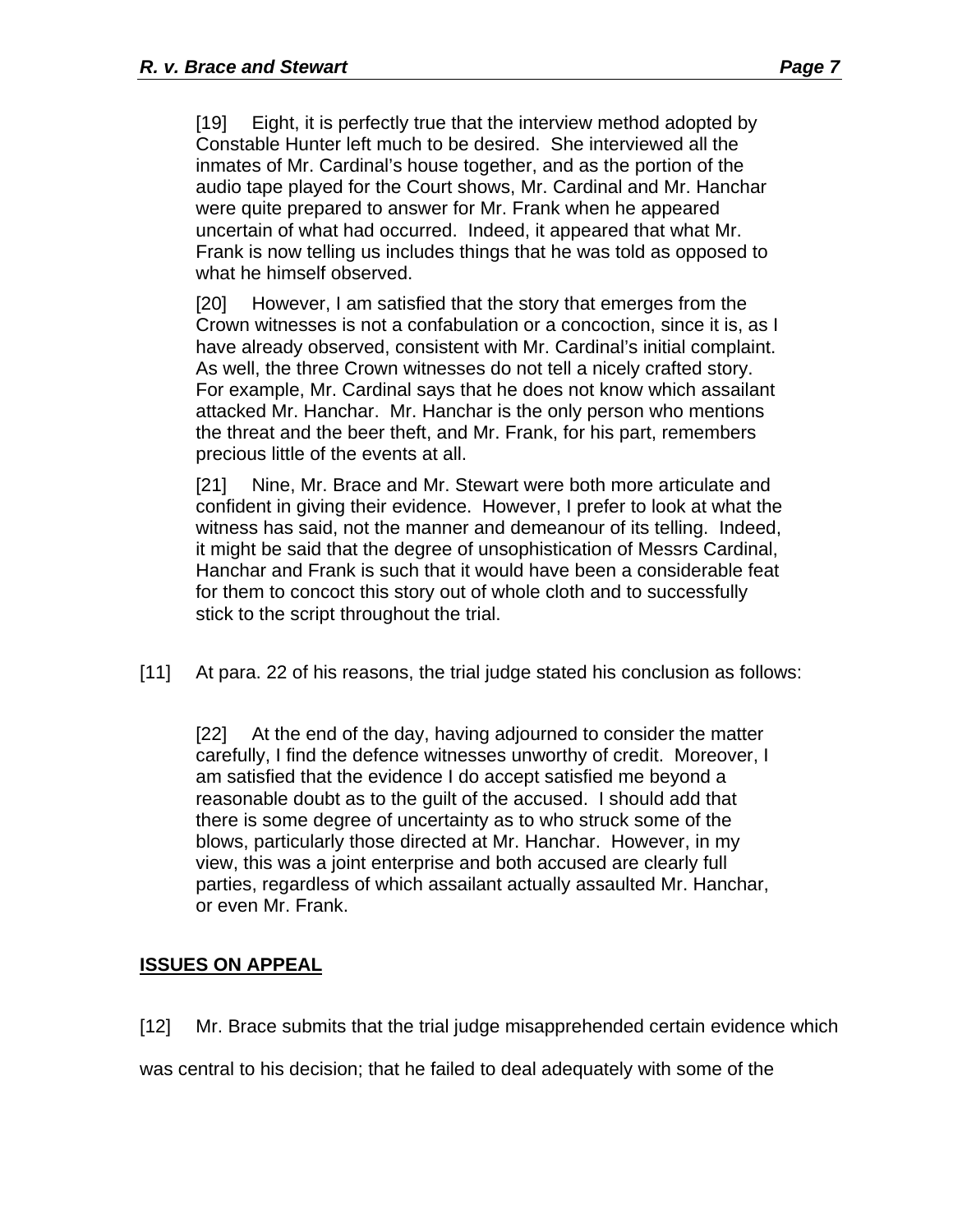evidence, particularly that of Mr. Wolfe; and that he erred in his application of the burden of proof.

[13] Mr. Stewart also submits that the trial judge misapprehended the evidence; that he erred in drawing an adverse inference from Mr. Brace's failure to call medical evidence as to his alleged head injuries; that he rejected the evidence of Ms. Merrick and Mr. Wolfe "for no discernible reason"; and that he engaged in circular reasoning.

[14] In support of their submissions, the appellants reviewed the evidence at some length.

### **DISCUSSION OF THE ISSUES**

### **(1) Misapprehension of the Evidence**

[15] In his recitation of the evidence, the trial judge stated that Mr. Brace testified that he struck Mr. Cardinal with a bat, after taking the bat away from Mr. Cardinal. In fact, the transcript reveals that Mr. Brace did not say that he struck Mr. Cardinal with a bat, but that he struck him with his fists. Mr. Brace says the trial judge's misapprehension of his evidence in this regard is significant because the trial judge relied on the fact that Mr. Cardinal had no injuries arising from this altercation as one basis for disbelieving Mr. Brace's evidence.

[16] I note, however, that Mr. Stewart's evidence suggests that Mr. Brace grabbed a bat away from Mr. Cardinal and struck him with it. This is evident from the following extracts from Mr. Stewart's evidence: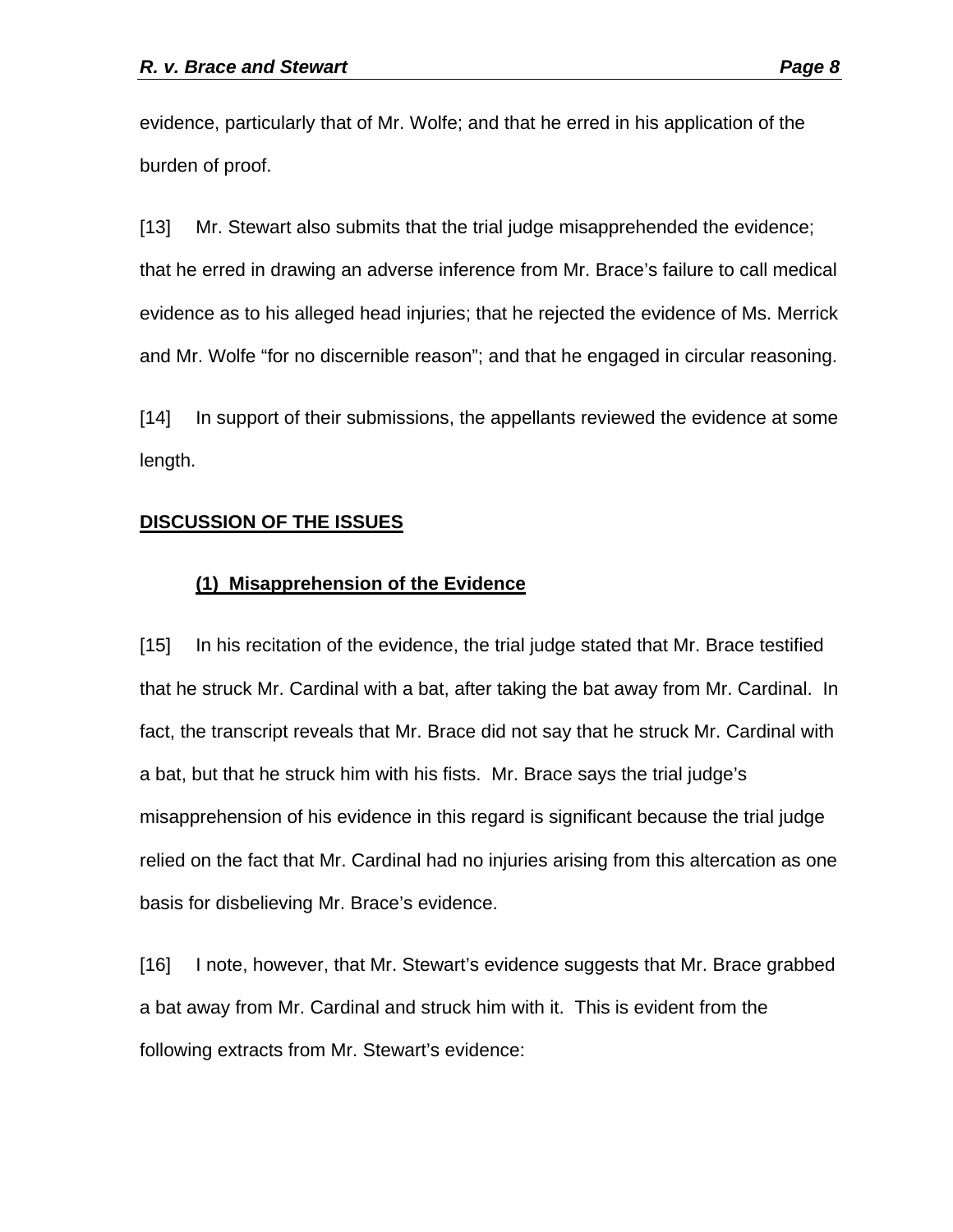A. ... And I remember Roger [Brace] went down on the ground, and then he got up, grabbed one of the bats when he was in the process of getting hit, and he fought back.

...

- Q. And this -- how did it -- how did it end?
- A. It ended with Roger getting control of one of the bats, and the fighting back. And as soon as that one guy got hit and he hits the ground, and then they all  $-$  that one guy, I think he  $-$  I'm pretty sure he got up and he ran away.
- Q. And do you know who that was?
- A. I thought it was M.J. [Mr. Cardinal] --
- Q. But you're not --
- A. -- but I'm not certain. It was one of them.

[17] In my view, nothing turns on this error in the trial judge's recitation of Mr. Brace's evidence. Mr. Brace stated that he hit Mr. Cardinal with his fists; Mr. Stewart's evidence suggests that Mr. Brace hit Mr. Cardinal with a bat. In either case, their evidence is inconsistent with Mr. Cardinal's evidence that he was not hit and with his apparent lack of injuries. As noted by the trial judge, if Mr. Cardinal had been struck by one or both of the appellants, it defies common sense for him to deny it.

[18] Mr. Brace also submits that the trial judge erred in finding that Mr. Frank's facial injuries were left unexplained by the appellants' evidence. In that respect, Mr. Brace refers to one line in his evidence in which he stated that he knew that he hit Mr. Cardinal and that he was "pretty sure" he may have struck another person. Mr. Stewart said that Mr. Brace hit someone in the face, but he was unable to identify that person and he stated that the person who had been hit ran down the road in the opposite direction from the hospital. It is apparent that he thought this person was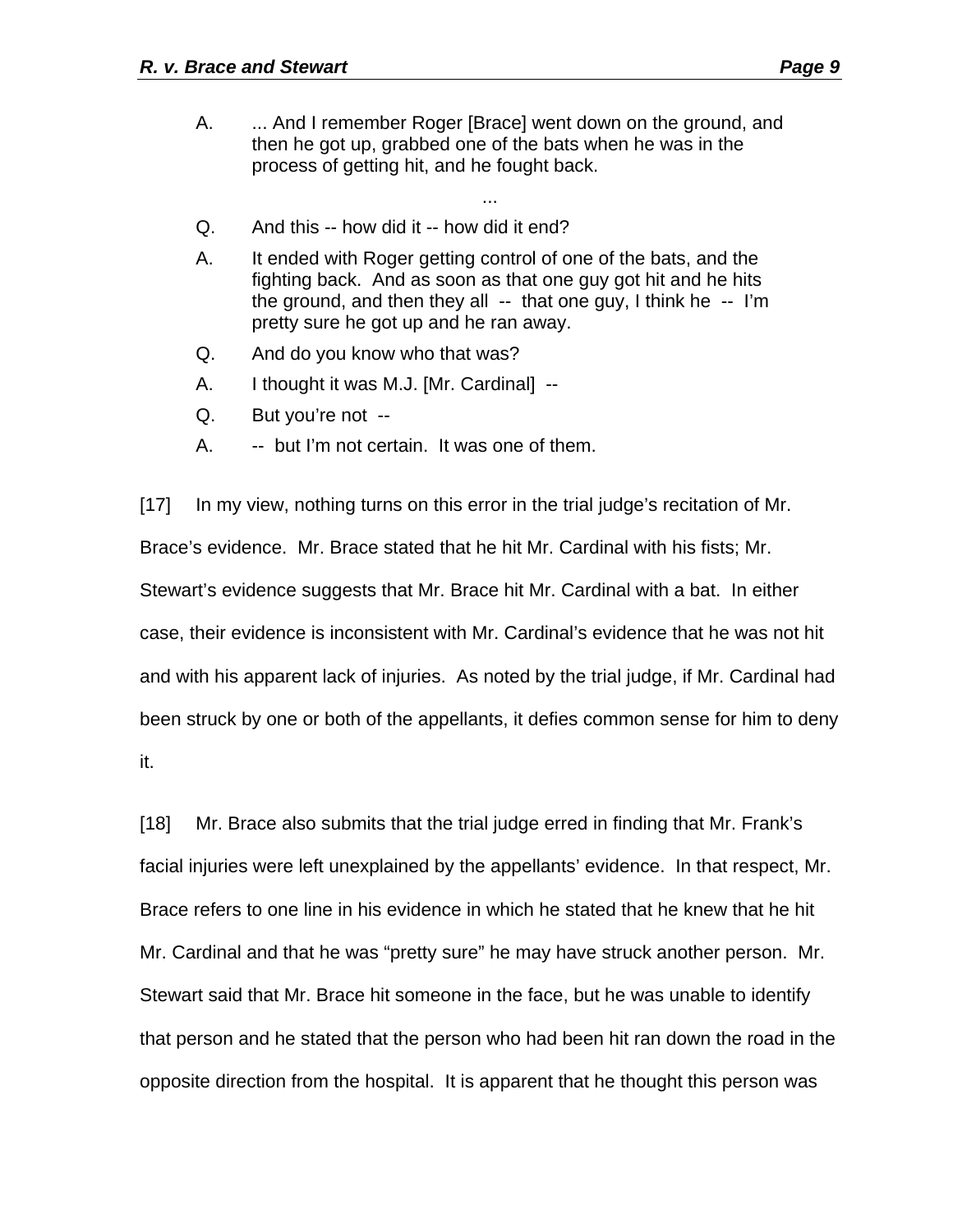Mr. Cardinal, not Mr. Frank. In short, the evidence of the appellants on this point was both weak and inconsistent. In my view, it was open to the trial judge to find that their evidence did not account for Mr. Frank's injuries. In any event, this was a minor factor in the trial judge's analysis.

[19] Mr. Stewart supports Mr. Brace's submissions with respect to the trial judge's alleged misapprehension of the evidence to which I have already referred. Mr. Stewart also submits that the trial judge erred in finding that Mr. Cardinal's version of the evidence was more believable because he immediately reported the incident to the police, whereas Mr. Brace and Mr. Stewart "had carried on more or less as if nothing untoward had happened to them." Mr. Stewart points to his evidence that he immediately went home because he was late for his court-ordered curfew, and that he called his uncle to tell him about the events as an indication that he had not carried on as if nothing had happened. Mr. Brace said that he was shaken up by the events and went to a friend's house, as he had seen Mr. Cardinal heading toward the hospital.

[20] In my view, the trial judge was saying no more than that Mr. Cardinal's unchallenged evidence that he had called the police and reported the incident was consistent with, but not determinative of, his having been a victim, rather than a perpetrator. The appellants neither called the police nor, in the case of Mr. Brace, sought assistance for his alleged injuries until the following day after he had been arrested. In my view, the trial judge was entitled to consider the behaviour of the parties following the event as one of many factors touching upon their overall credibility.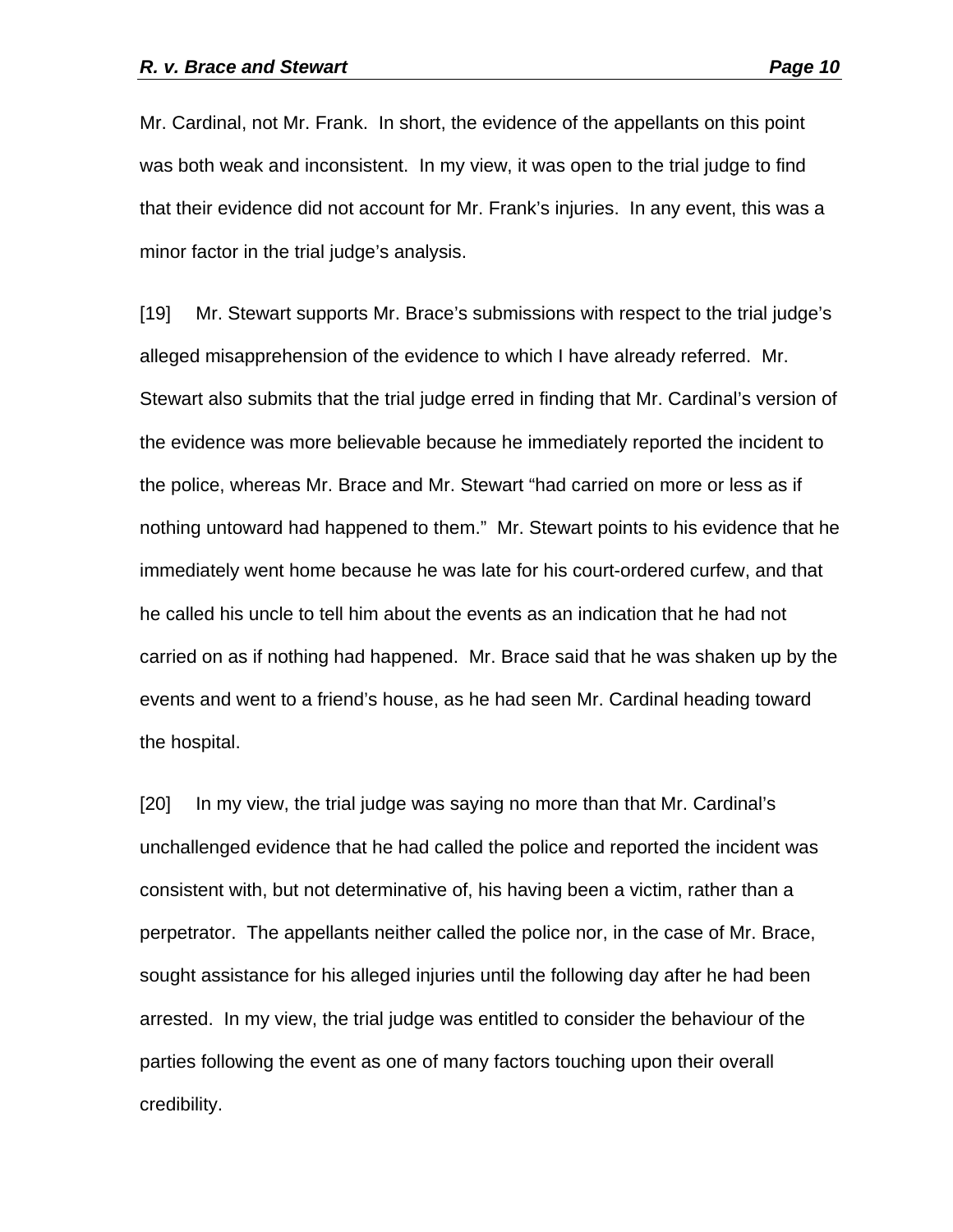[21] It is also important to note that the trial judge had the benefit of seeing and hearing the witnesses in making his determinations as to credibility. Although he stated that he did not place very much weight on demeanour, *per se*, he obviously preferred the unadorned and unsophisticated testimony of Mr. Cardinal, Mr. Frank and Mr. Hanchar over the more polished testimony of the appellants. This type of judgment call made by trial judges must be given significant credit by this Court, which only has the benefit of transcripts.

[22] In the result, I am not persuaded that the trial judge misapprehended the evidence in any significant way.

### **(2) Failure to Give Reasons**

[23] Mr. Brace and Mr. Stewart submit that the trial judge erred in failing to give any, or adequate, reasons for rejecting the evidence of Mr. Wolfe, in particular. They submit that the evidence of Mr. Wolfe was critical to the defence on the theory that he was an independent witness whose evidence placed the altercation on the street outside Mr. Cardinal's residence, as testified to by the appellants.

[24] The trial judge dealt with Mr. Wolfe's evidence at para. 10 of his reasons, as follows:

... Cheyenne Wolf, who is a friend of both accused, (and both accused indicated had been their host at his home immediately prior to these events), he claims to have observed an altercation on the road from some distance away. While his observations were somewhat sketchy, they are generally consistent with the version of the events advanced by the two accused persons.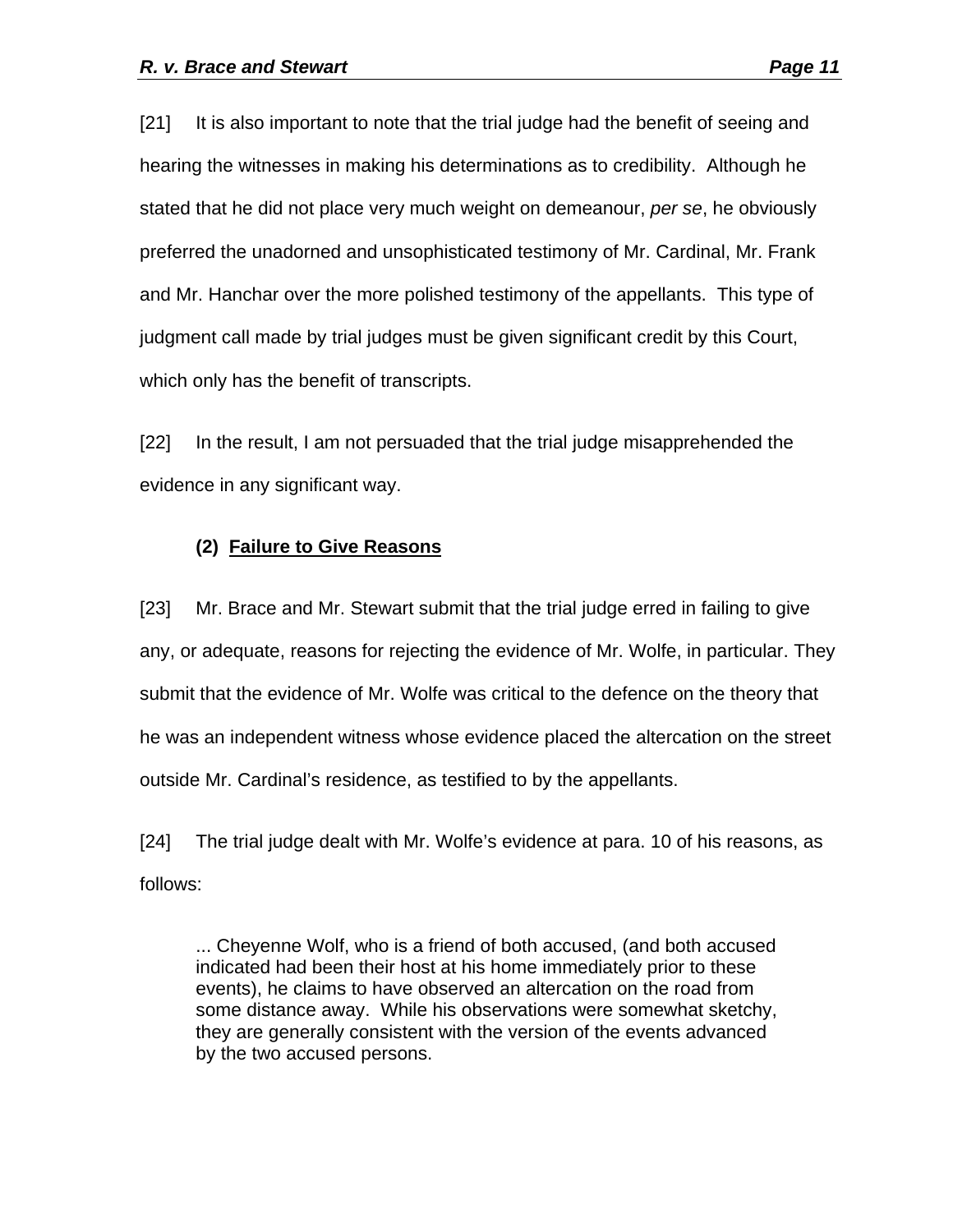[25] After reviewing the evidence as a whole, the trial judge rejected Mr. Wolfe's evidence. This is evident at para. 22 of his reasons where, without referring to Mr. Wolfe specifically, the trial judge stated that "I find the defence witnesses unworthy of credit."

[26] Mr. Brace submits that it was incumbent on the trial judge to expressly state why he rejected the evidence of Mr. Wolfe and that his failure to give further reasons in this regard, substantially undermines his conclusion. At the very least, the appellants say that Mr. Wolfe's evidence should have raised a reasonable doubt as to their guilt.

[27] In my view, it was not incumbent on the trial judge in these circumstances to set forth all of the reasons he did not find Mr. Wolfe to be a credible witness. Mr. Wolfe was a "reluctant" witness called by the defence. He stated he had witnessed these events three months earlier, but was unable to say much about them except that they occurred in the street two doors down and that he recognized the participants. He said that the parties appeared to be going "toe to toe" but he did not see any blows struck, or anyone running away. He also stated that he was drunk at the time.

[28] The trial judge accurately referred to Mr. Wolfe's evidence as "sketchy." He described Mr. Wolfe as a friend of the appellants with whom the appellants had been visiting shortly before these events occurred. The inference one draws from his reasons is that he did not regard Mr. Wolfe as either a reliable or an unbiased witness. The transcript reveals that there had been some kind of run-in between Mr.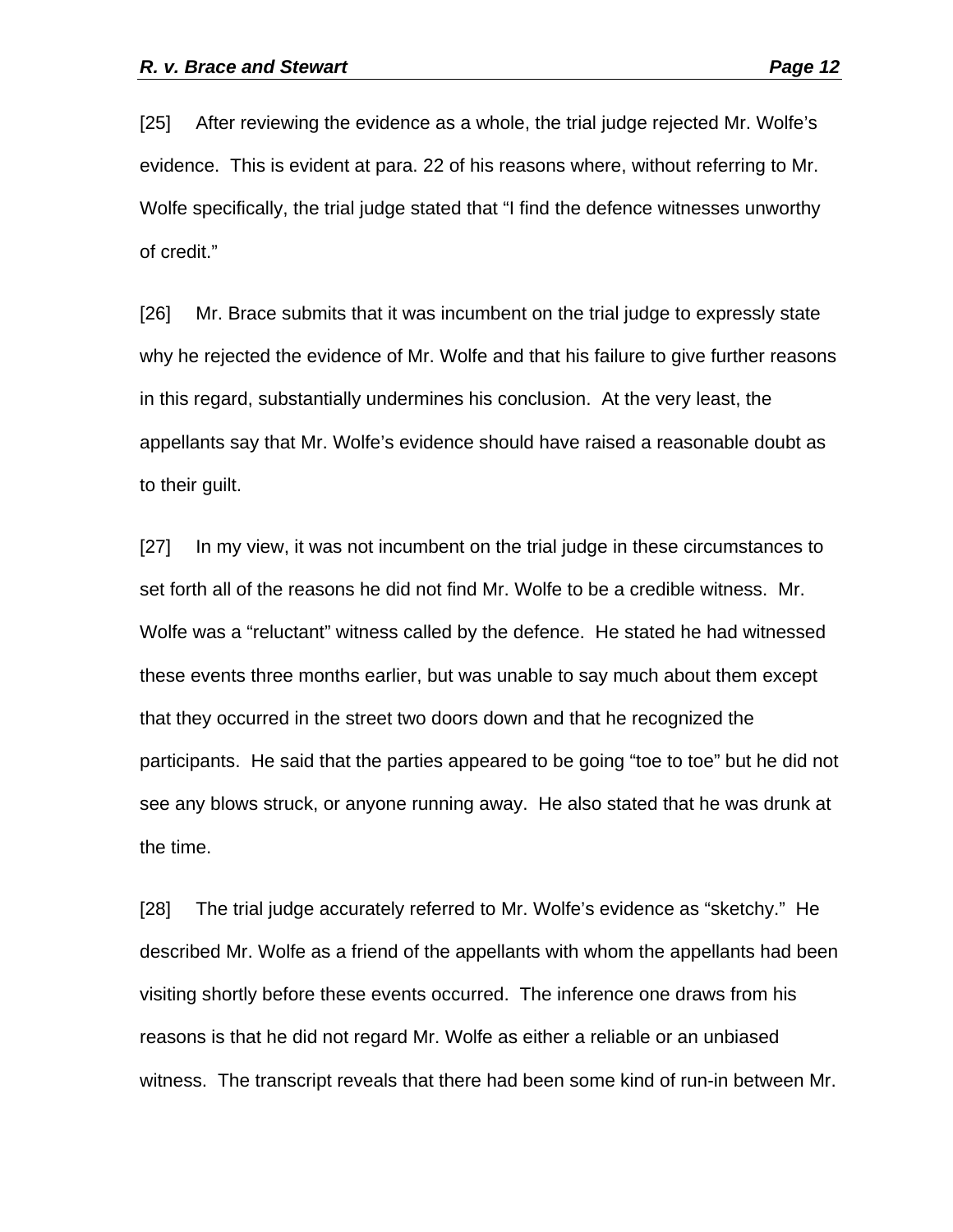Wolfe and Mr. Cardinal in the past, although the details were not provided, and Mr. Wolfe said he did not hold a grudge. In viewing the evidence as a whole, the trial judge was entitled to reject Mr. Wolfe's evidence as being inconsistent with the weight of the evidence.

[29] Similarly, the trial judge was entitled to reject the evidence of Ms. Merrick, who testified that she saw bumps on Mr. Brace's head the morning after the incident, when he returned home. The trial judge found her evidence to be inconsistent with the photographs taken by the police, which did not reveal any injuries to Mr. Brace's head. The trial judge was entitled to draw the inference that if Mr. Brace had significant injuries, he would have sought treatment for them earlier, rather than waiting until after he was arrested the following morning. It was also open to the trial judge to find that Ms. Merrick was not an uninterested witness because of her longstanding common-law relationship with Mr. Brace. As with Mr. Wolfe, the trial judge was entitled to conclude that Ms. Merrick's evidence did not ring true having regard to the evidence as a whole. Again, he had the advantage of seeing and hearing these witnesses give evidence.

[30] In brief, I am not persuaded that the trial judge erred in failing to give more complete reasons for his rejection of the evidence of Mr. Wolfe and Ms. Merrick.

### **(3) The Adverse Inference**

[31] The appellants submit that the trial judge erred in drawing an inference adverse to Mr. Brace arising from his failure to enter as evidence some form of medical or hospital admissions report relating to his visit to the hospital following his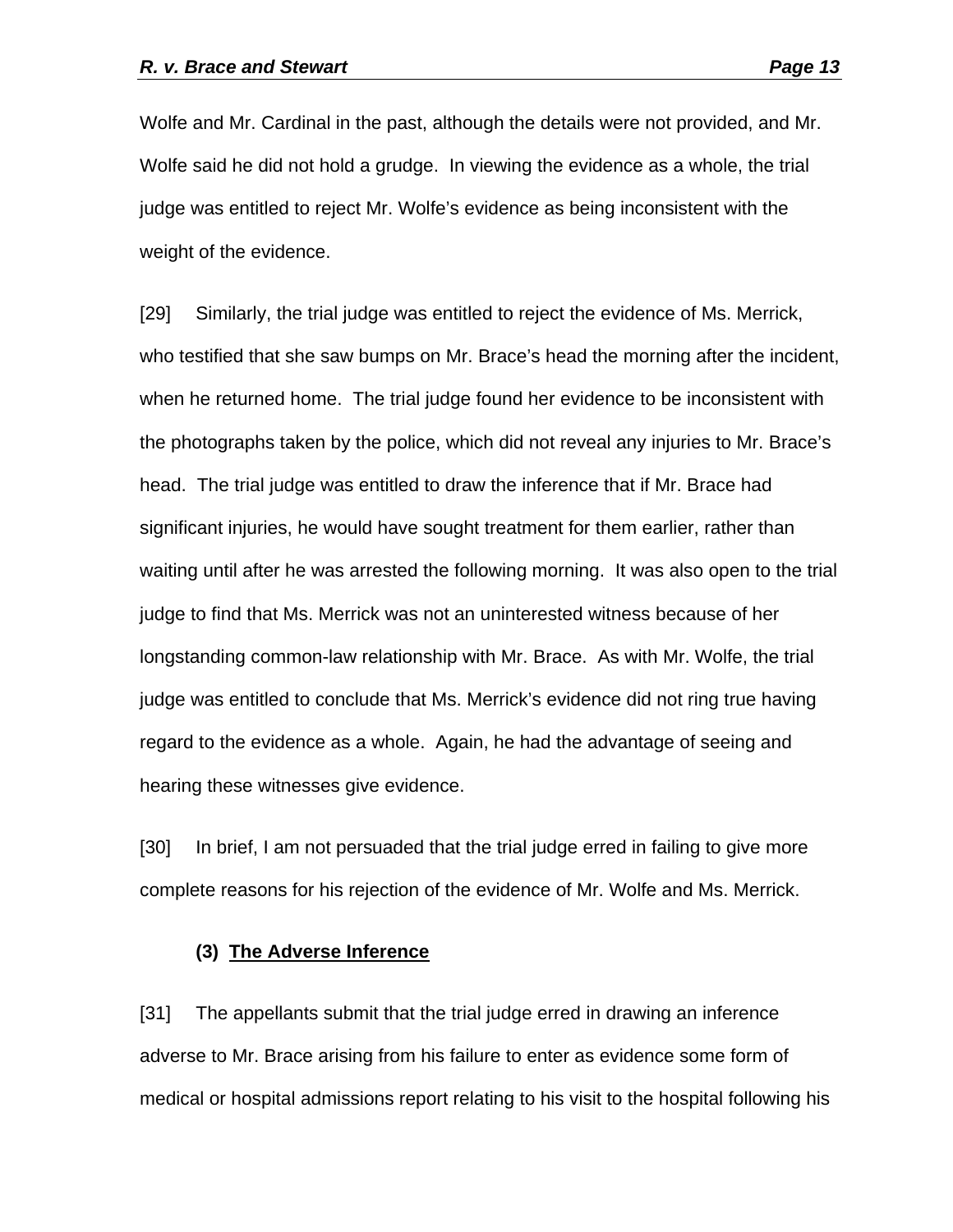arrest. This ground of appeal arises from the trial judge's statement, at para. 17 of his reasons, that: "... although Mr. Brace apparently went to the hospital the following day, no medical evidence was called in this regard and an adverse inference may be drawn from its absence." While the trial judge said that an adverse inference "may" be drawn, I agree with the appellants that it is reasonable to assume that the trial judge actually drew an adverse inference; that is, he inferred the report would not have supported Mr. Brace's claim of head injuries arising from the altercation.

[32] I also agree with the appellants that it was inappropriate for the trial judge to

draw an adverse inference in these circumstances. The trial judge raised the

question of Mr. Brace's visit to the hospital in the following exchange with Mr.

Brace's counsel:

THE COURT: ... On the business of the bumps to the head, your client, if I understood him correctly, said he sought medical attention for that.

[COUNSEL]: He did, yes.

THE COURT: So it would have been an easy matter to produce some evidence of that.

[COUNSEL]: Well, as circuit court goes, sometimes we get disclosure really late, and I received it right before the trial started and didn't put that into evidence. It was just a visit to the hospital. There wasn't photographs taken by the hospital, so I don't -- don't think that that's --

THE COURT: Well, you can't blame that on late disclosure. That was --

[COUNSEL]: You're right. Someone -- if someone went to the hospital, Your Honour, then you can use that to say they went to the hospital and his evidence that he went to the hospital is enough. I didn't choose to put the report in because I didn't think that it was relevant.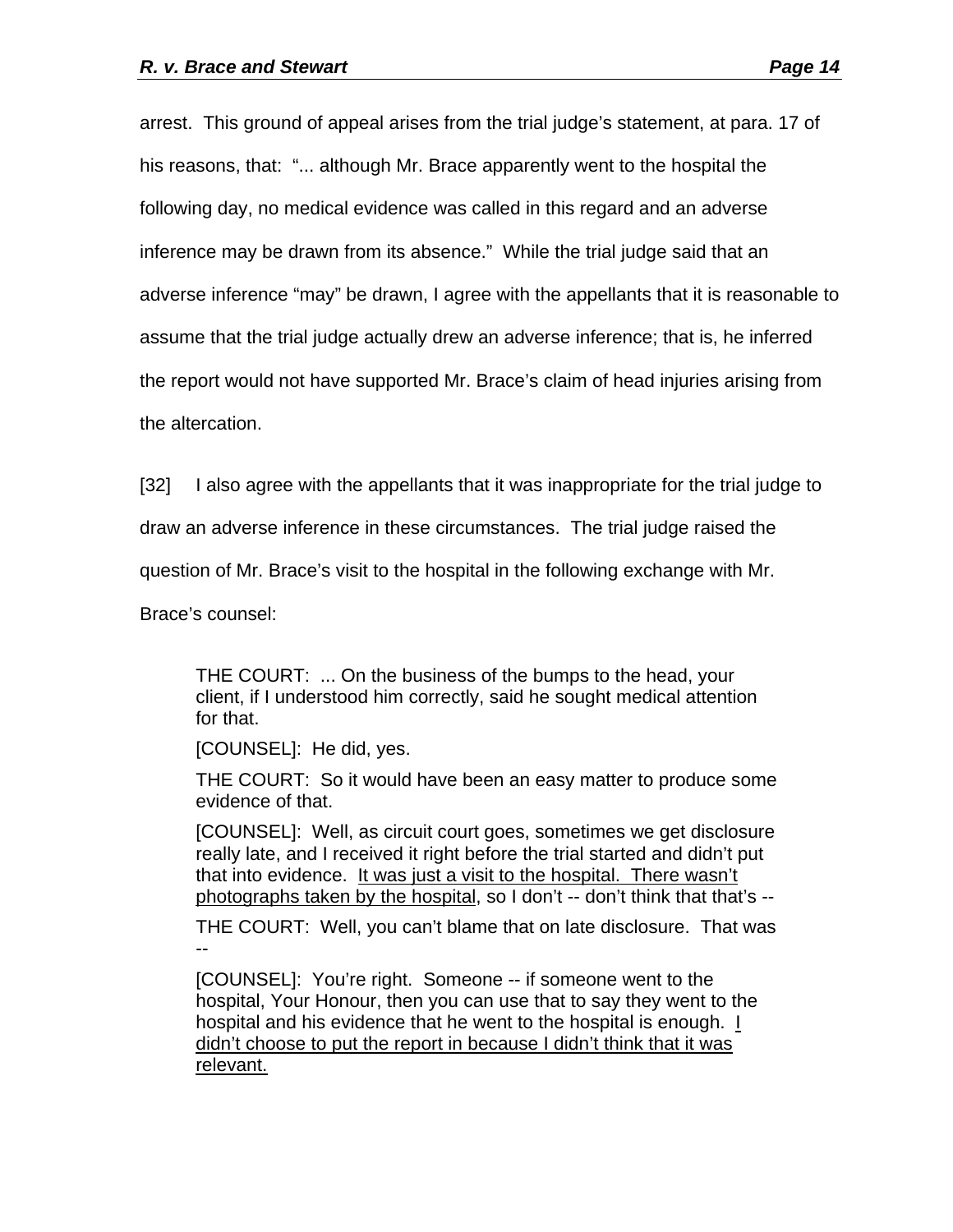THE COURT: Well, he might have gone to the hospital to have an ingrown toenail pulled out, for all I know. It doesn't prove anything. [COUNSEL]: Well, I'm relying on his statements and Ms. Merrick's statements in terms of the injuries. .... [Emphasis added.]

[33] Thus, Mr. Brace's counsel offered a tenable explanation for not tendering the report or other evidence of Mr. Brace's visit to the hospital, and stated that she did not regard the report as relevant.

[34] It is noteworthy that the Crown received the report from the hospital and provided that report to counsel for Mr. Brace shortly before trial. Assuming that the report was admissible, it appears that both parties took the position that it was not relevant or probative.

[35] The law with respect to the circumstances in which it is appropriate for the trier of fact to draw an adverse inference from the failure of the accused to call a witness is fairly summarized in the following extract from *The Law of Evidence in Canada*, (John Sopinka, Sidney N. Lederman & Alan W. Bryant), 2d ed., (Toronto: Butterworths, 1999) at para. 6.322):

In criminal cases, an adverse inference against an accused for the failure to call a particular witness is to be made rarely and only with great caution, since it calls for dangerous speculation about counsel's conduct of the case and because there is no onus on the defence to produce corroborative evidence of an accused's testimony. In certain circumstances, as where the accused puts forward a defence of alibi, a limited adverse inference can be drawn from the accused's failure to call an important witness. In such cases, the trier of fact may only infer that, had the witness been called, his or her testimony would have been unfavourable to the accused. The trier of fact may not draw the inference of guilt from the failure of the defence to call a particular witness. [footnotes omitted]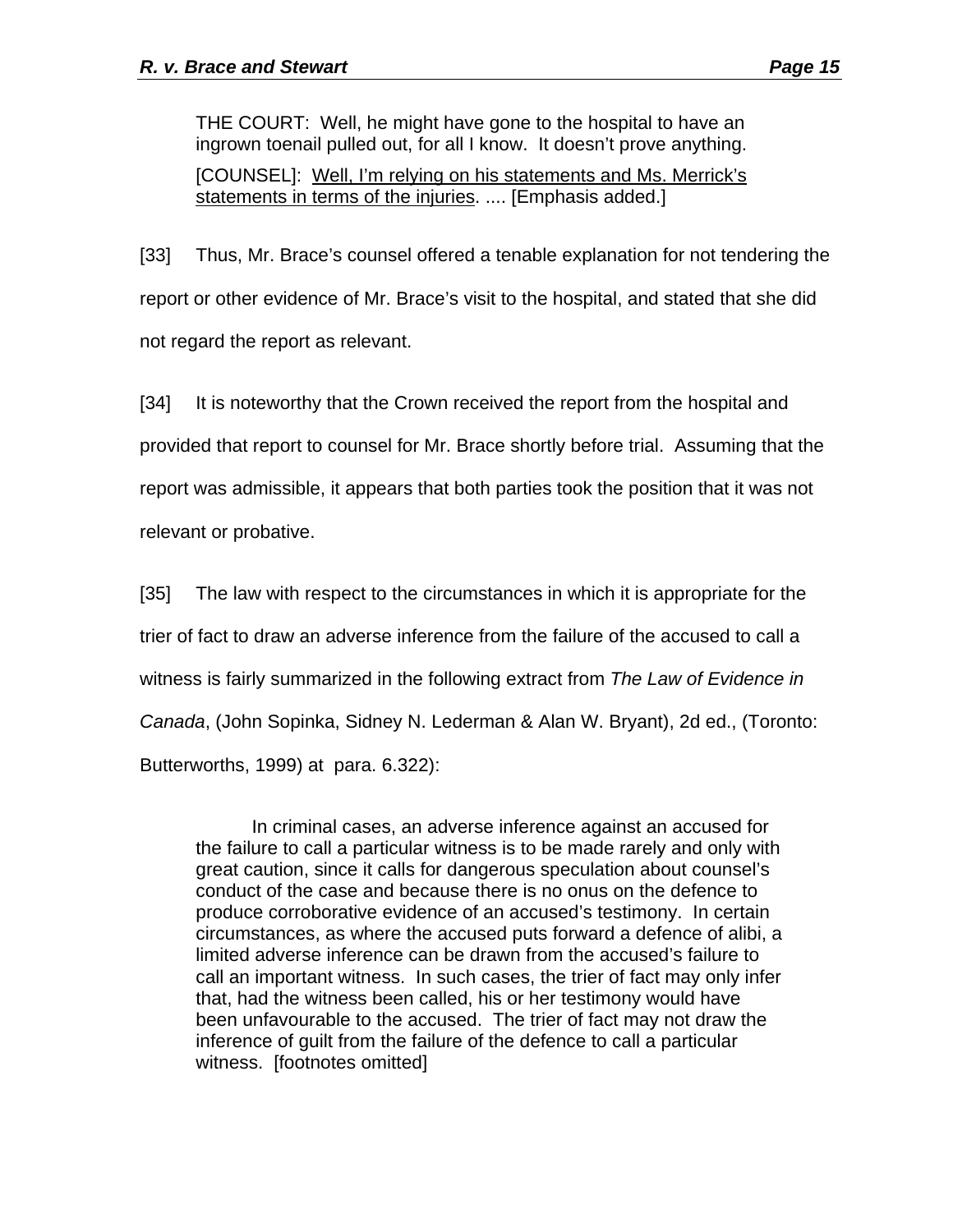[36] In these circumstances, where both parties had the report; neither party tendered the report; and counsel for Mr. Brace advised the trial judge that she was relying on other evidence with respect to Mr. Brace's injuries, and that she considered the report irrelevant, I conclude that the trial judge should not have drawn an adverse inference against Mr. Brace for not having tendered the report.

[37] In my view, however, the fact that the trial judge drew an adverse inference from Mr. Brace's failure to tender the report did not result in significant prejudice to Mr. Brace. It is apparent from his reasons that the trial judge did not rely on the adverse inference to draw the inference that Mr. Brace was guilty of the offences with which he was charged. Nor am I persuaded that he fell into the error of effectively reversing the burden of proof on the Crown to prove its case beyond a reasonable doubt. Rather, the trial judge relied on the failure of Mr. Brace to lead evidence of his attendance at the hospital as but one of many factors he took into account in his overall assessment of the evidence. In the result, I am not satisfied that the trial judge's treatment of the report amounted to reversible error.

### **(4) Prior Consistent Statements and Circular Reasoning**

[38] The appellants submit that the trial judge used the prior consistent statement Mr. Cardinal made when he called in his complaint to the police, to bolster his credibility at trial, and that the trial judge engaged in circular reasoning in so doing. They submit that this erroneous reasoning is revealed in paras. 14 and 20 of his reasons, which I will repeat here for convenience: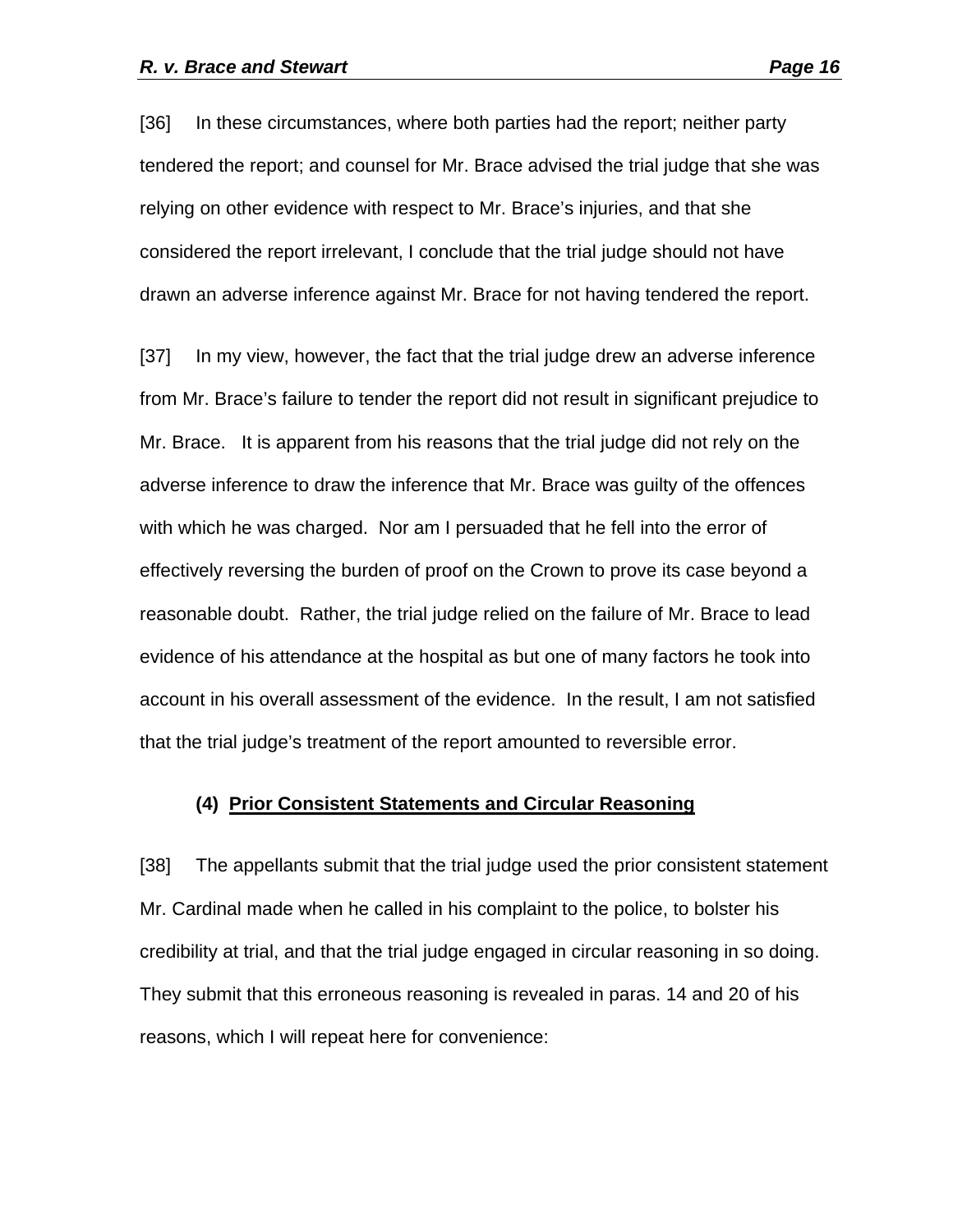Three, if Mr. Cardinal's story is indeed a concoction, as alleged, then it was obviously concocted immediately after the incident, since his complaint to the police contains all the essentials of his allegations. Moreover, he would have to have made up the story before he knew that he could enlist the aid of Hanchar and Frank to back him up.

However, I am satisfied that the story that emerges from the Crown witnesses is not a confabulation or a concoction, since it is, as I have already observed, consistent with Mr. Cardinal's initial complaint. As well, the three Crown witnesses do not tell a nicely crafted story ...

...

[39] In my view, there is nothing objectionable in what the trial judge stated at para. 14 of his reasons. He was simply stating the obvious fact that, if Mr. Cardinal were concocting a story, he did so immediately after the altercation, and before he had an opportunity to ensure that his story would be supported by Mr. Frank and Mr. Hanchar.

[40] The trial judge's statement at para. 20 is more problematic, since it could be read as suggesting that Mr. Cardinal's evidence at trial was more believable because it was consistent with his initial complaint to the police. In that respect, it is not disputed that it was open to the Crown to introduce the statement Mr. Cardinal made to the police as part of the narrative of the events (although, for that purpose, it is only the fact and timing of the statement, not its contents, which are relevant), or if the defence were alleging recent fabrication. In neither case could the prior statement be used by the trial judge as proof of its contents. (See, for example, *R. v. Stirling*, 2008 SCC 10.)

[41] Here, the trial judge and counsel for Mr. Brace engaged in a rather confusing dialogue as to whether the defence was alleging that Mr. Cardinal's testimony was a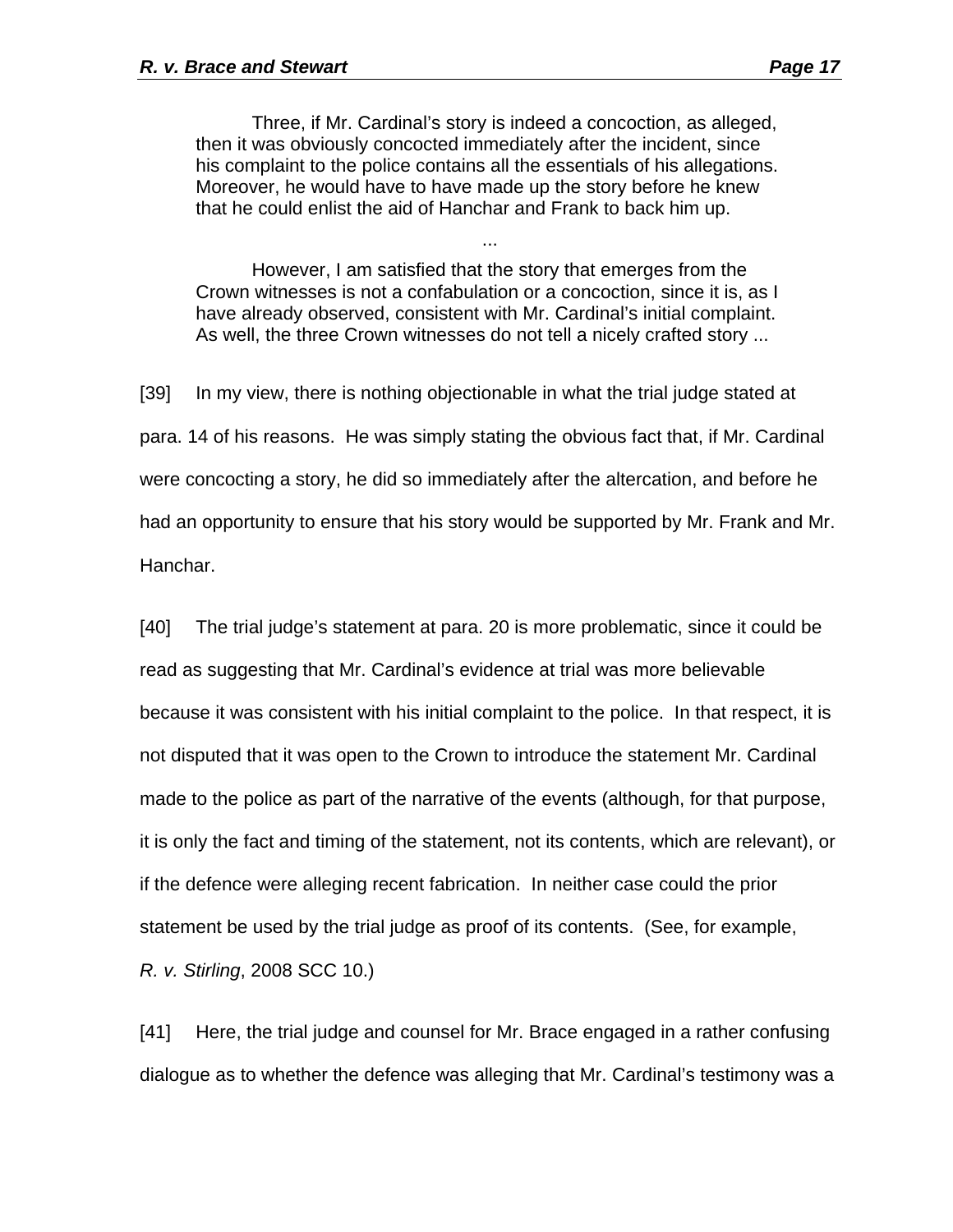recent fabrication, such that Mr. Cardinal's original complaint to the police could be considered in relation to his credibility. The trial judge's conclusion arising from this discussion is reflected in the following passage from the transcript:

THE COURT: No, but since you're alleging that [Mr. Cardinal's evidence] is a concoction, I can compare it to what he said originally when the police – when he called the police. And what he told the police was that the two accused had kicked in the door and assaulted two men, which is basically exactly what he said right then and thereafter.

[42] In my view, however, it is apparent that the defence was not alleging recent fabrication, but, rather, was alleging that Mr. Cardinal's version of the events was a concoction from start to finish. In other words, the position of the defence was that Mr. Cardinal had lied from the outset, including his initial complaint to the police. The appellants say that the trial judge found it more likely that Mr. Cardinal was telling the truth at trial because he said the same thing in his initial report to the police. This is said to be impermissible circular reasoning, since it assumes that Mr. Cardinal's version of the events at trial was true when that was the principal issue to be resolved.

[43] I agree with the appellants that Mr. Cardinal's prior consistent statement, made immediately following the altercation, could not be used in these circumstances to bolster the testimony of Mr. Cardinal or the other Crown witnesses. It was a neutral factor – as consistent with Mr. Cardinal having lied throughout, as with Mr. Cardinal having told the truth throughout. While the fact of the statement was admissible as part of the narrative and as shedding some light on the timing of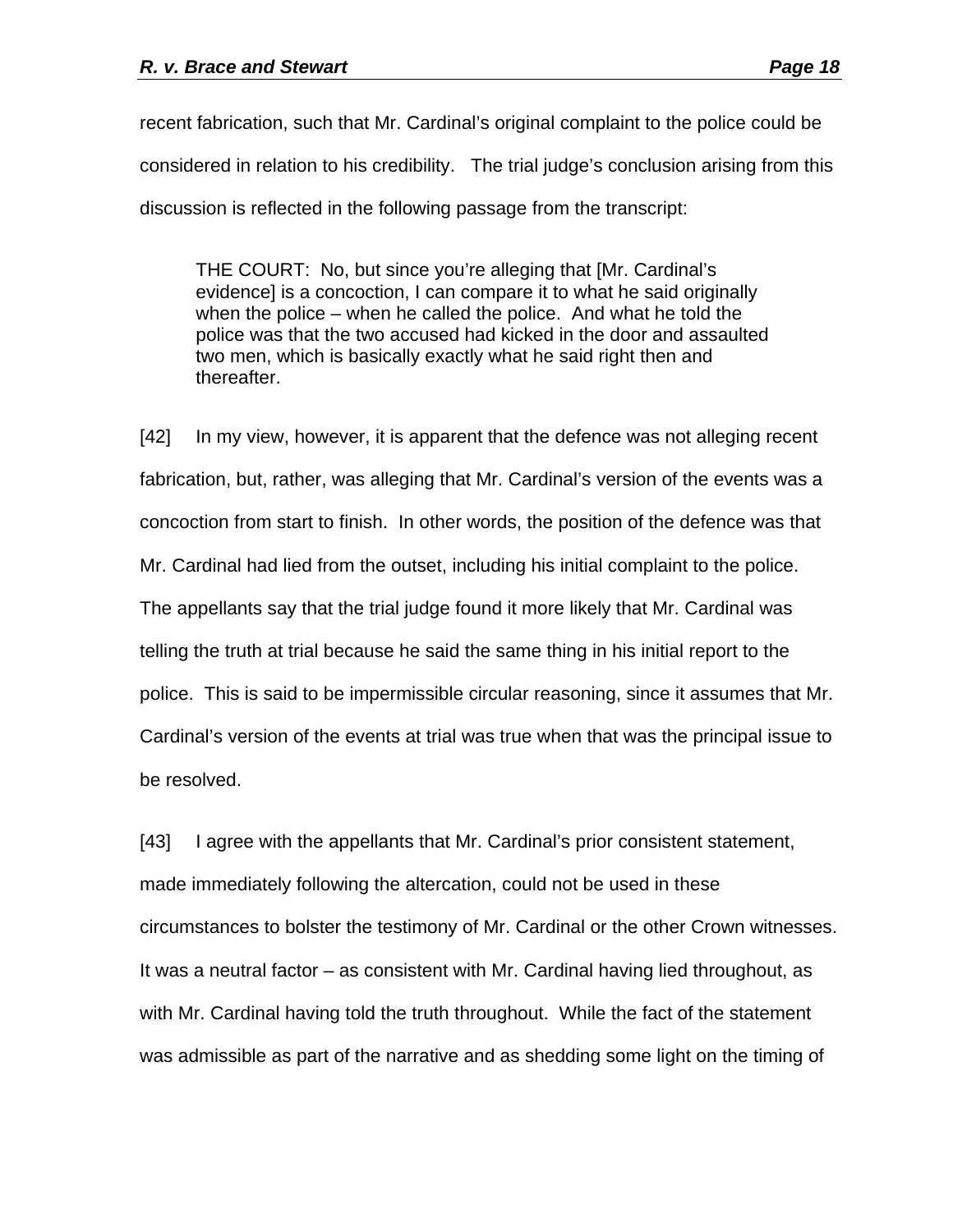the events, any other use of the prior statement in these circumstances was impermissible.

[44] As with the adverse inference, however, the fact of consistency between Mr. Cardinal's initial complaint to the police and his testimony at trial was only one of many reasons given by the trial judge for finding that the complainants' evidence was credible; that the appellants' evidence was not credible, and that the evidence as a whole satisfied him beyond a reasonable doubt of the appellants' guilt. In this case, the trial judge was obviously impressed with the manner in which the Crown witnesses gave their evidence. It is particularly telling that, in his view, they did not have the wherewithal to put together a consistent, fabricated account of the events. The physical evidence, including the broken lock and the bloodstains on the kitchen floor, and the absence of any blood on the snow outside, or of the bat Mr. Brace said he threw away at the scene, were other significant factors which tended to support the credibility of the Crown witnesses.

[45] In these circumstances, and based on the reasons of the trial judge as a whole, I am not persuaded that the trial judge's use of Mr. Cardinal's prior consistent statement amounted to reversible error, either alone, or in combination with the trial judge's error relating to the adverse inference.